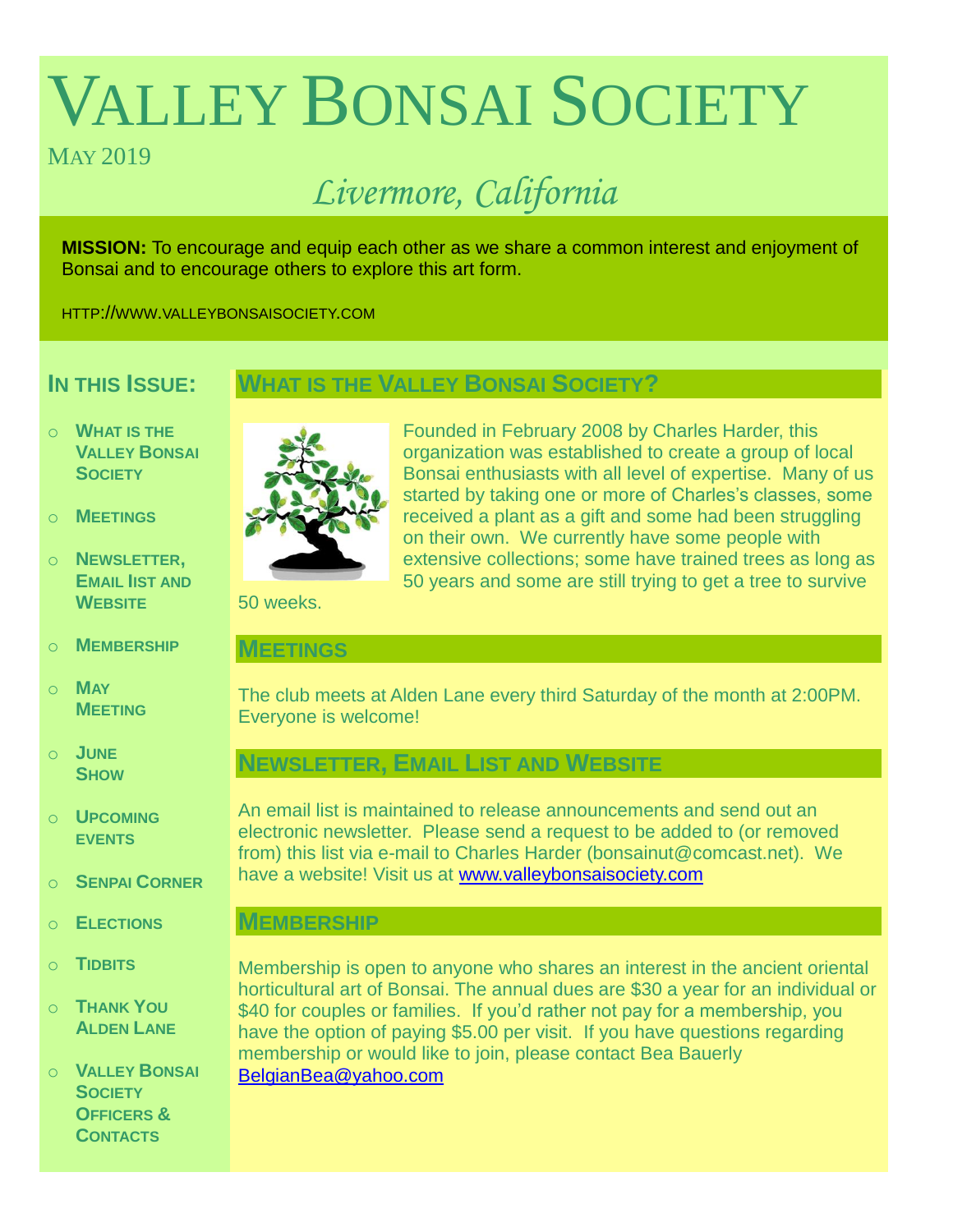# **MAY MEETING**

At the May meeting, we spent some time talking about show preparation. We talked about pot cleaning and ensuring the neatness of any wire left on the tree. We discussed top dressing and the importance of trying to present our trees in the best possible condition. It should be a great show.

#### **JUNE SHOW**

Our show is upon us: It is the weekend of June 15,16. We will be open from 10:00 until 4:00 both days. Please arrange for your trees to be at Alden Lane on Friday the  $14<sup>th</sup>$  so we have time to set up. Also, please try to avoid removing your trees until 4:00 P.M. on Sunday afternoon. Make sure your trees are neat and tidy. The pot is clean and any wiring is neatly presented. I encourage everyone to bring at least one tree to display. As I have said in the past, you should be proud of your trees(s) and even though it nay not be a specimen tree, it may encourage newcomers to try their hand at bonsai if they see trees that are in a "younger" state.

#### **UPCOMING EVENTS**

#### **June 1- 2, 2019 San Mateo, California**

Sei Boku Bonsai Kai: 36th Annual Show at the San Mateo Garden Center, 605 Parkside Way (next to Beresford Park). Show hours are 10 AM - 4 PM both days with demonstration from 1 – 3 PM. Demo tree will be raffled. Large club member plant sale, vendors, door prizes and our always popular raffles. Admission is free. Dr. Bonsai will be available to offer styling and care tips. For more information contact Marsha Mekisich at [ecletic.gardener@yahoo.com.](mailto:ecletic.gardener@yahoo.com)

#### **June 2, 2019 Seaside, California**

Monterey Bonsai Club: 56th Annual Exhibition at the Monterey Buddhist Temple, 1150 Noche Buena Street. Show hours are from 11 AM - 4 PM. Demonstration is at 1:30 PM by Katsumi Kinoshita. Bonsai door prizes and bonsai trees will be available. Silent auction area will include bonsai, pots, plants and books. For more information: email Rich Guillen at [richguil](mailto:richguillen@sbcglobal.net)[len@sbcglobal.net](mailto:richguillen@sbcglobal.net) or Drew Tucker at [dtucker1286@gmail.com.](mailto:dtucker1286@gmail.com)

#### **June 15 - 16, 2019 Livermore, California**

Valley Bonsai Society: 11th annual show at Alden Lane Nursery, 981 Alden Lane. Show hours are 10 AM to 4 PM with a demonstration at 1PM on both days. The finished tree will be raffled off at the end of the demonstrations. Bonsai pots, soil, etc. available for purchase. Admission is free.

#### **June 29 - 30, 2019 Oakland, California**

San Francisco Suiseki Kai, California Suiseki Society, Bay Area Shohin Society, and California Shohin Society: Inaugural Bay Area Suiseki and Shohin Show at the Lakeside Park Garden Center, 666 Bellevue Ave. Show hours are 11 AM to 5 PM Saturday and 11 AM to 4 PM Sunday. Suiseki Presentation on Sunday at 1 PM. Large vendor area. Members of all Bay Area Bonsai and Suiseki Clubs are invited to exhibit. Clubs can purchase vendor tables for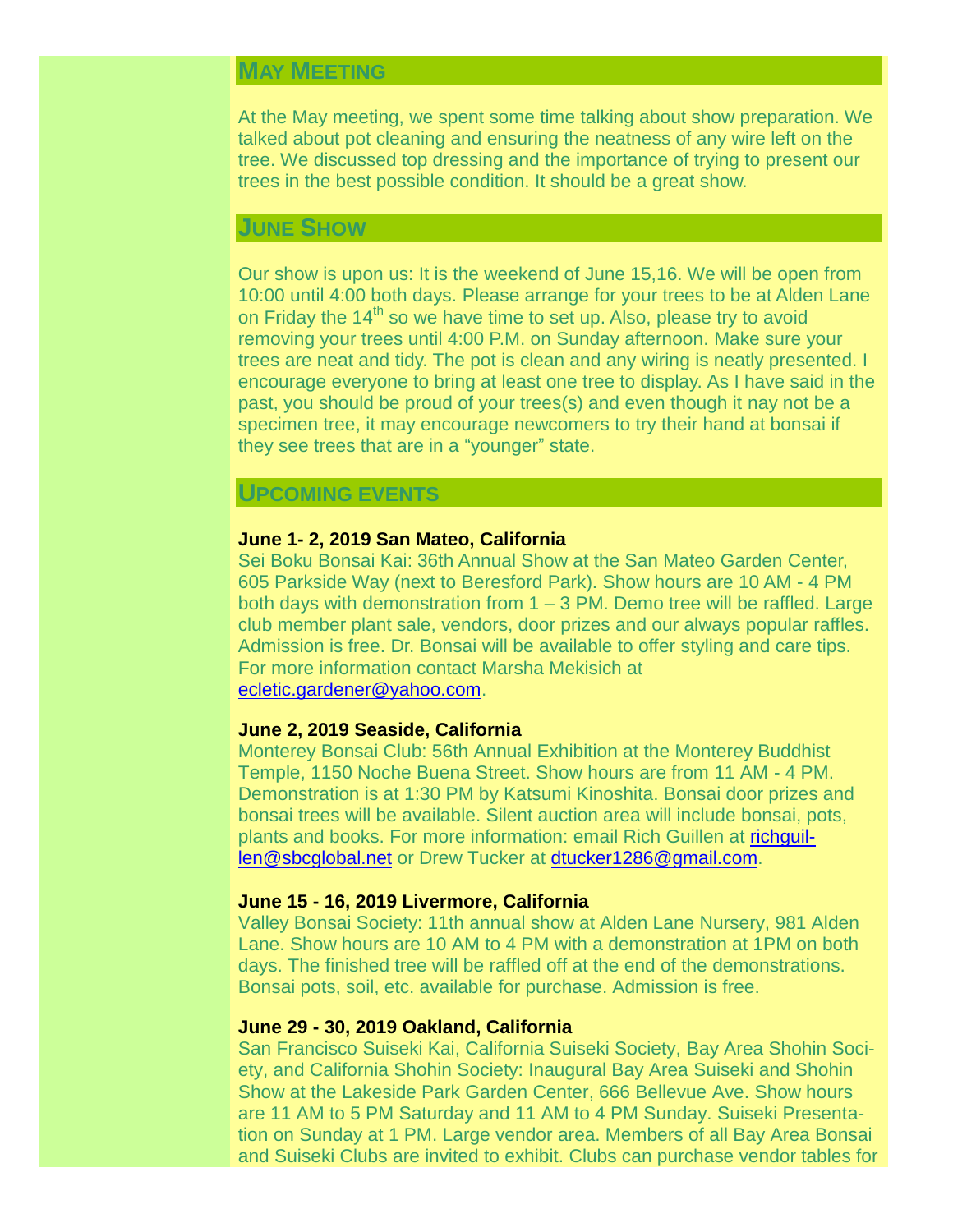club sales. If you would like to exhibit or be a vendor, please contact Lisa Harper at [lisaharper@me.com,](mailto:lisaharper@me.com) or call (510) 220-3339.

#### **SENPAI CORNER**

It's Show Time! I have already gone into detail about the condition of your trees that you are presenting next month; so, I will only add that you make sure that your trees are "pest" free. Either Neem oil, or insecticidal soap, or go with a nuclear option of some form of chemical insecticide. Now that that is out of the way: I am, as I type this newsletter, trying out a new "muck" recipe that utilizes corn starch, and adding akadama fines and cut sphagnum moss. I will be demonstrating a saikei at the show, so I will let you know how it turned out.

#### **ELECTIONS**

.

Positions on the Board are still available. Please contact Bea if you are interested.

### **TIDBITS**

As Charles mentioned, the show is upon us. The request for volunteers was sent out. Please if you can attend, let me know your availability and also send us your list of trees. A lot of logistic goes into this show, the earlier your reply, the better is will be for Charles and I. As always, the Club will provide lunch for those present at lunch time.

If you are planning to sell items, this is also a reminder to let me know so that I can plan to have enough tables. Remember to label each items with the asking price and some marking or initials so that we may identify the seller for disbursement of proceeds at the end of the show. The Club'share is 30%, so please price accordingly.

# **THANK YOU ALDEN LANE**



Livermore, CA 94550 (925) 447-0280 [www.aldenlane.com](http://www.aldenlane.com/)

Thanks to Alden Lane for allowing us to meet for free at the nursery as we start up. Alden Lane Nursery has evergreen and blooming trained Bonsai specimens in many sizes for indoors and outdoor gardens. Stop in and let one of the Bonsai experts help you design your own Bonsai masterpiece from the selection of Bonsai pots and starter plants. They also carry Bonsai tools and enough useful Bonsai accessories to satisfy even the most dedicated bonsai tree hobbyist.

The nice thing about meeting at Alden Lane is that you